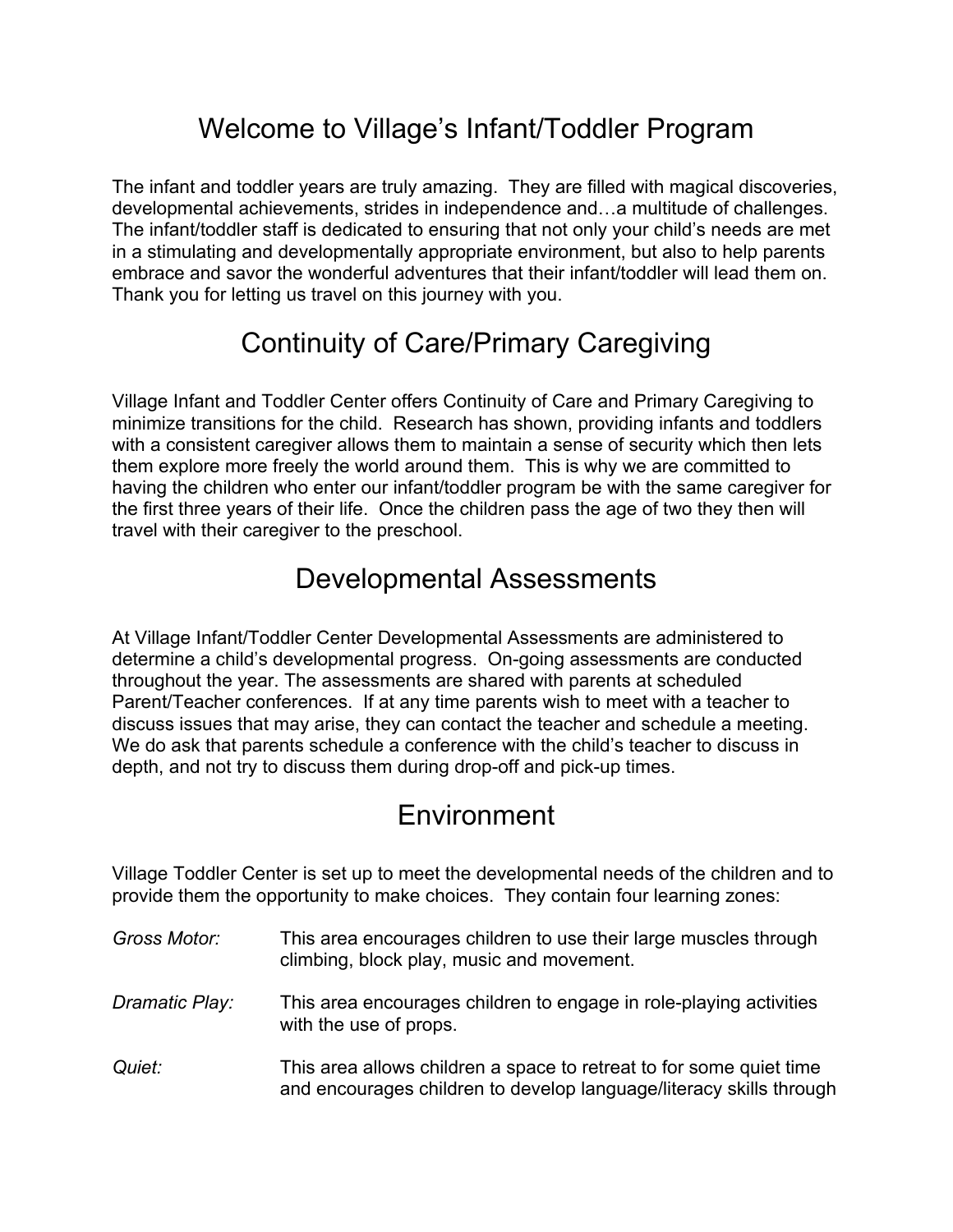the use of books and soft toys and develop fine motor coordination with the use of manipulatives.

*Messy:* This area encourages children to express themselves and be creative through art and to heighten their sensory awareness through a variety of sensory oriented activities.

## Clothing and Supplies

- 1. The parent must supply disposable diapers.
- 2. All formula and food must be provided by the parents for infants twelve months or younger.
- 3. Label all items with your child's first name and first letter of the last name. This includes clothes, diaper bags, pacifiers, bottles, etc.
- 4. Do not bring valuable or sentimental items to the center.
- 5. Several changes of clothes must be provided when the children's clothes become soiled and/or the weather changes.

## Parent Resources

Expectations

#### **Village Infant/Toddler Center expects from parents to:**

 Be your child's first teacher Communicate any relevant issues with child's teacher Be involved Respect classroom schedule and needs of *all* the children in the class Develop consistency between school and home Attend Parent/Teacher Conferences Adhere to Center policies Ask questions

*Parents are an integral part of a child's education-the quality of a childcare facility is related in part to the degree of parental involvement.*

#### **Parents can expect their child's teacher to:**

 Be knowledgeable about child development Be aware of the latest research in brain development Be open to parent feedback Treat each child as a uniquely important individual Follow through with special instructions Take all measures to ensure the safety of every child Create and implement developmentally appropriate curriculum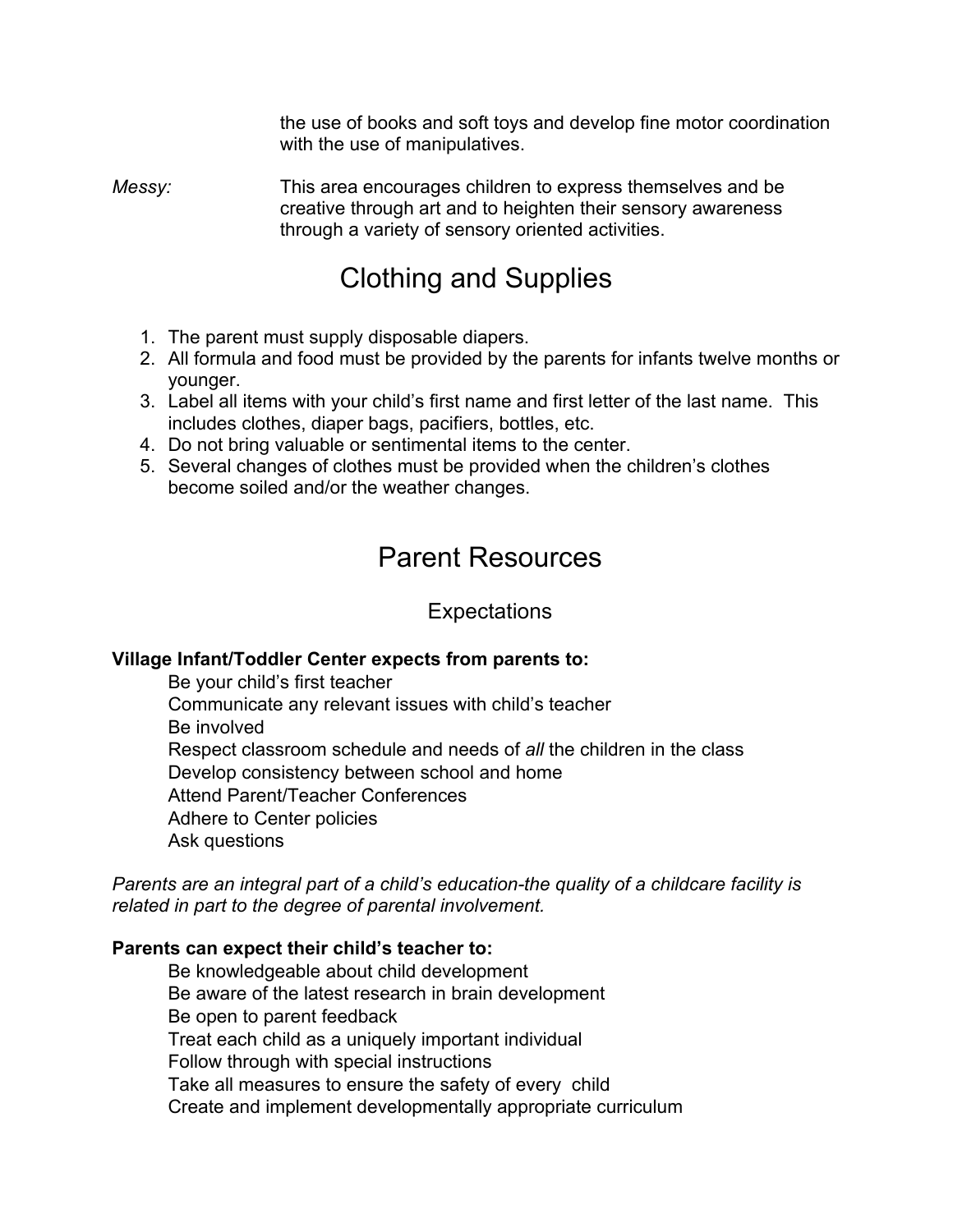Communicate with families Assess child's development-refer if necessary Provide opportunity to conference about child's development Create a positive environment for *all* children in the class

The teachers of Village Infant/Toddler Program are dedicated to creating and maintaining the highest quality of care that encourages your child to grow to his/her fullest potential in all areas of development. We look forward to working with you to achieve this goal.

# Preparing Your Child for Group Care

In order to assist your child in transitioning to group care there are a few things you can do in advance:

 Expose your child to other family members, children, friendly adults or babysitters. This will help your child enjoy and look forward to interactions with other people.

 Let your child learn to sleep around conversation, music or other daily activities. During group care some infants will enjoy a restful sleep while others are playing, eating, or engaged in a developmental activity.

 We encourage any mother who breastfeeds; we provide a quite place for mother to nurse and you can stop by to feed your baby during the day. However if your schedule does not allow you to come routinely to the Center, your child must be acclimated to a bottle. Mothers my express their breast-milk to be used while the baby is at school but again the baby needs to have been introduced to the bottle. **Introducing your baby to the bottle well in advance of child care minimizes the difficulties of transitioning to group care.**

### Infant Brain Development

*Things Every Child Needs in Order to Help the Brain Grow*

- 1. **Interactions:** Interactions with people and objects are as necessary to the baby as protein, fat and vitamins; all are vital nutrients for the growing and developing brain.
- 2. **Touch:** Touch is critical to development! Touch literally sends signals to the brain telling it to grow and make connections. Without the nurturance of touch ar an early age, infants can NEVER develop. For both the brain and the body, touch is a critical nutrient, as critical as vitamins.
- 3. **Stable Relationships:** Infants need a loving, trusting adult to act as the interpreter of life experiences, otherwise they have no meaning. Infancy can be compared to being in a foreign land where no one can understand you or speak your language. Thus, a stable relationship is a necessity for an infant's survival.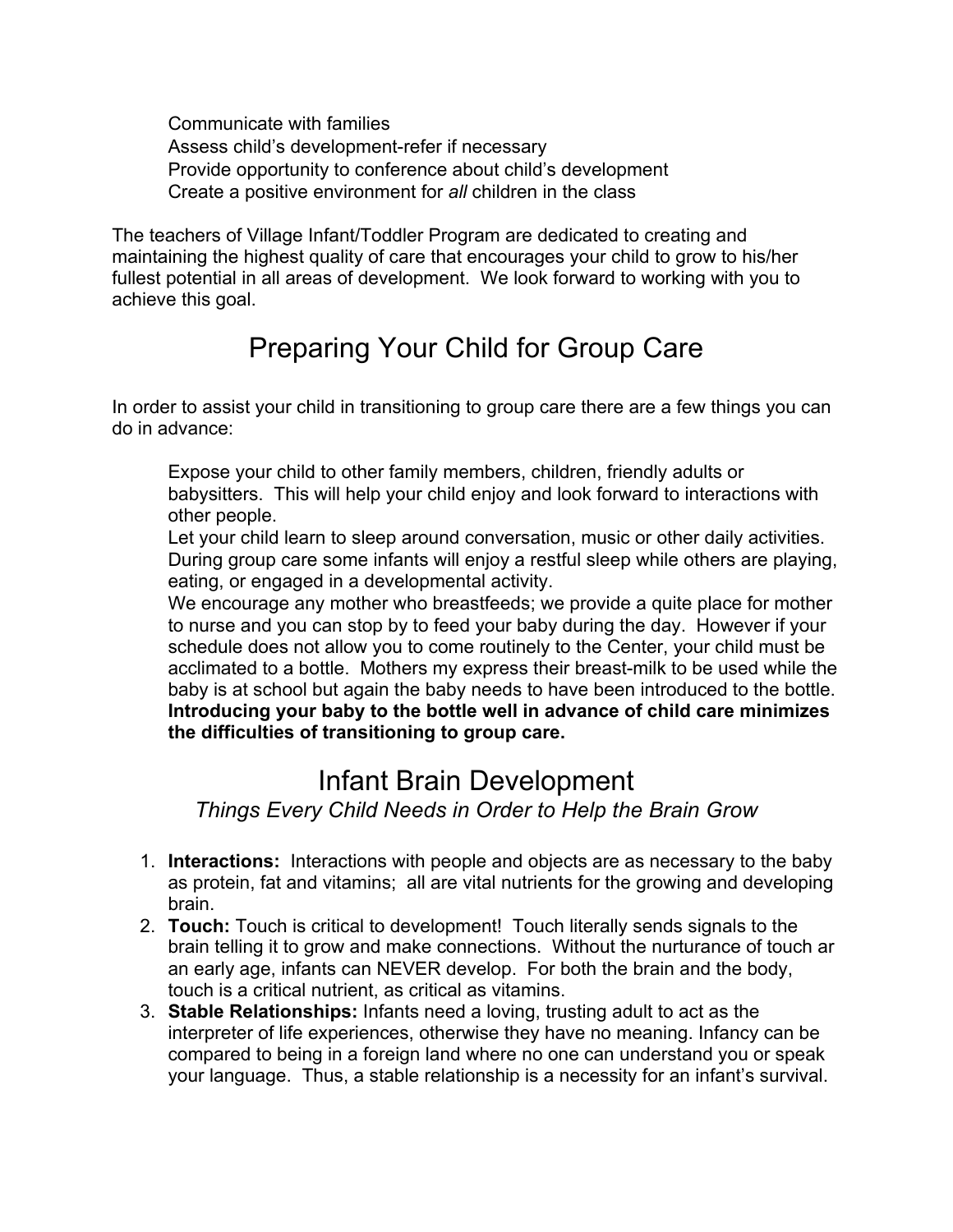- 4. **Safe and Healthy Environment:** Children learn wherever they are and a safe and secure environment is essential to their development. Because of the infant's vulnerability, adults must attend to each infant at all times to ensure continued safety. Taking care of a child's physical needs communicates positive feelings about his/her value and this influences the child's developing identity and feelings of self-worth.
- 5. **Self Esteem**: The root of all emotional feeling is in the brain stem. If you create a personal relationship with each infant, you will know the kind of cuddling, stroking, talking and playing that brings comfort and good feelings to each one. This supports their development and they will begin to build a sense of selfconfidence.
- 6. **Quality Care**: Only people who want to interact with babies should care for them! Quality care in invaluable.
- 7. **Communication**: A child's ability to communicate begins at birth. The plasticity of the brain is what makes it possible to learn language in the first place. All the circuits are in place; they just need to be connected. The more words an infant hears, the more connections are made. Children need to interact with people to learn a language and it is critical to engage them in conversation.
- 8. **Play**: Play is essential to a child's development and play is linked to mental development. It is the experience, NOT the toy, which aids growth in the brain.
- 9. **Music:** Children have an affinity for music from birth. They need to be involved in music, not just listen to it. Music can encourage memory, imagination and language.
- 10.**Reading**: Reading to children has a tremendous impact on their lives. The more you do it, the more connections will be made in the brain.

# Toddler Development

As infants enter the toddler years, they start to perceive themselves as separate from other

- people. They become more independent and able to do things for themselves. They are
- rapidly developing expressive language and becoming better able to relay their likes and
- dislikes to others. "*Me do it*" is a common response, even if the child is not fully able to do it.
- The gap between what the child wants to do and is capable of doing sometimes leads to the

tantrums that are so common during these years.

#### **At Village Infant/Toddler Center and Preschool children at this age (1-3) are learning to:**

 Drink from a lidless cup Sleep on a cot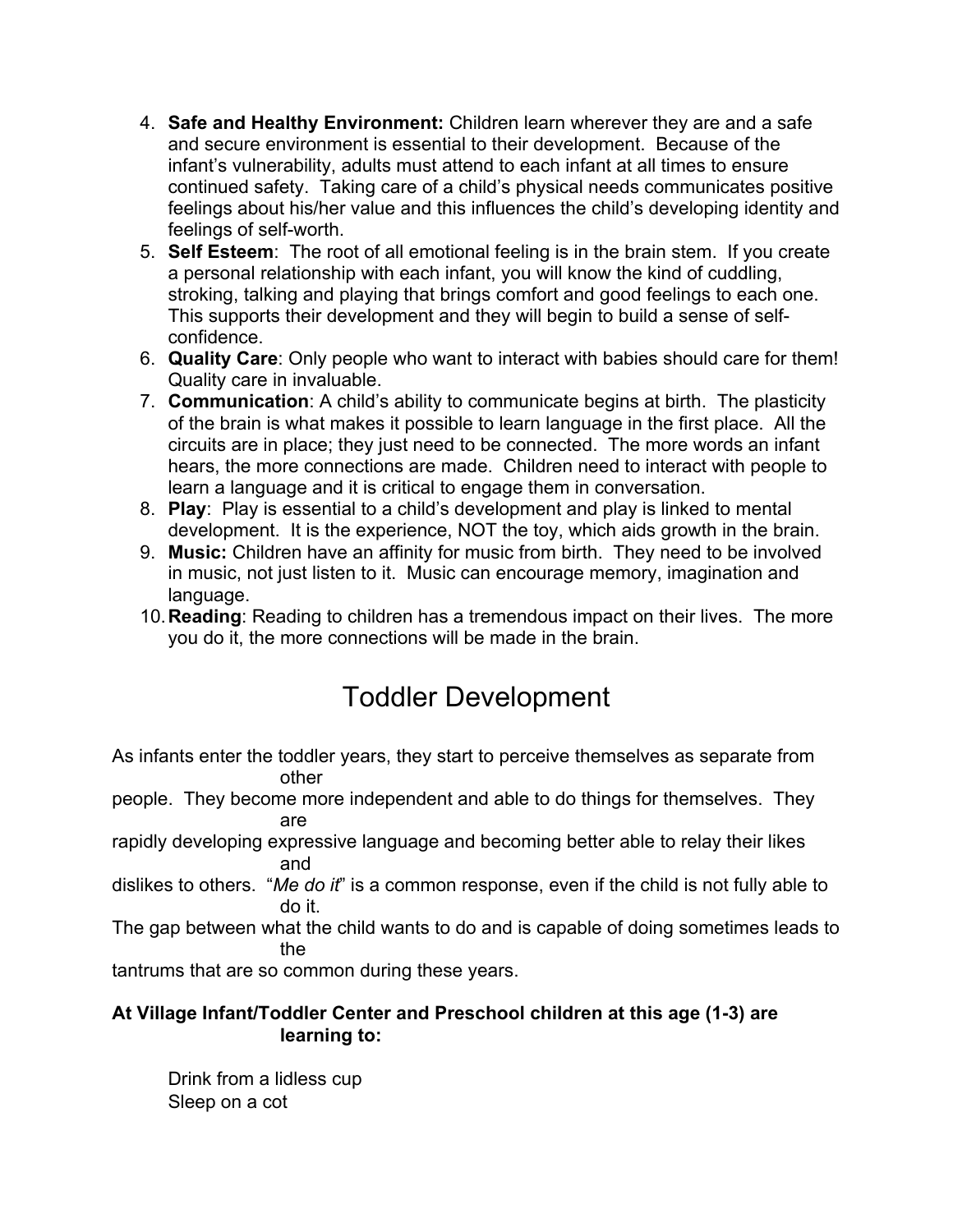Build expressive vocabulary of 200+ words Self-feed with a spoon Develop fine motor skills Manipulate and gain an understanding of books Explore the environment in a positive way Engage in sensory activities Become independent in toileting Refine gross motor skills-balance/coordination Express independence/autonomy Enter beginning stages of cooperative play Practice socialization skills Gain an understanding of basic scientific/mathematic concepts- cause/effect, opposites, colors, shapes Label emotions and partake in conflict resolution

**Children will get messy!** In order to maximize children's potential in developing the above-mentioned skills, they need to engage in hands-on activities that utilize their senses.

All of the developmental changes that occur during the toddler years- increased language, budding independence, and beginning awareness of peers-must be considered when developing a program. Sometimes even the most carefully planned days need to be adjusted to meet an individual child's reactions and needs. Toddlers find consistent routines to be comforting and change in established routines to be unsettling. Morning good-bye routines are especially important for toddlers. Our teachers want to work closely with every parent to minimize toddler frustrations and optimize learning.

## A Note to Parents on Children's Biting

In even the best child care program, periodic outbreaks of biting occur among infants and toddler, and sometimes even among preschoolers. This is an unavoidable consequence of young children in group care. When it happens, it can be frustrating and very stressful for children, parents and teachers. But, however unfortunate, it is a natural phenomenon, not something to blame on children, or teachers, and there are no quick and easy solutions to it.

Children bite for a variety of reasons: simple sensory exploration, panic, crowding, seeking to be noticed, "cause and effect" experimenting, or intense desire to have a toy. Repeated biting becomes a pattern of learned behavior that is often hard to extinguish because it does achieve the results: the desired toy, excitement, attention.

HERE IS WHAT WE DO TO TRY TO STOP BITING BEHAVIOR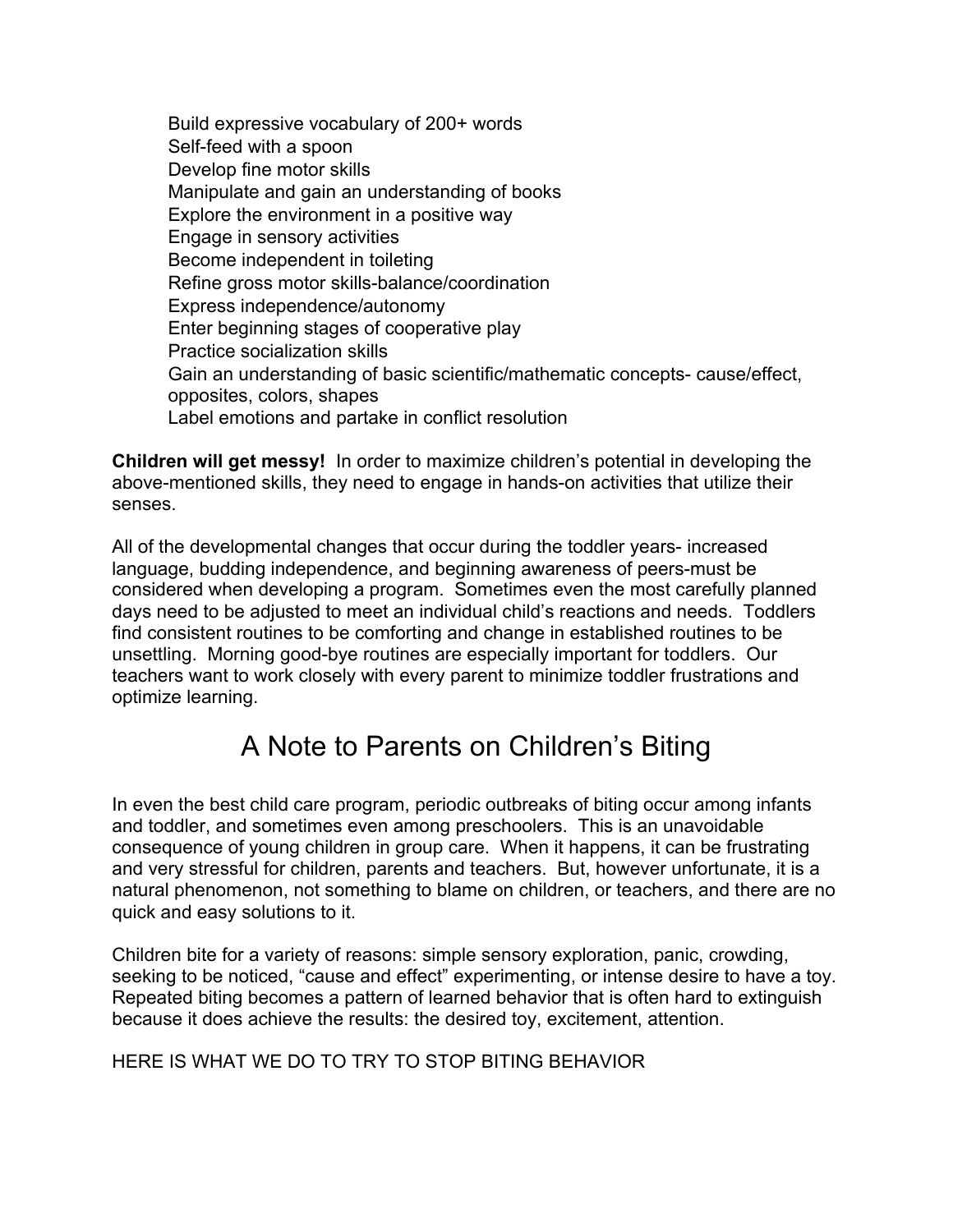- 1. When a child is bitten, we avoid any immediate response that reinforces the biting, including negative attention. The biter is immediately removed from the situation, with no show of emotion and caring attention is focused on the victim. The biter is not allowed to return to play for a moment and is talked to on a level that he/she can understand, and then redirected to another activity.
- 2. We look intensively at the context of each biting incident for patterns. We look to see if there was crowding, over stimulation, too few toys, too much waiting or any other reason for frustration. In addition, we ask ourselves if the biting child is getting enough attention, care and appropriate positive reinforcement for not biting or does the biting child need help becoming engaged in play.
- 3. We work with each biting child on resolving conflict or frustration in an appropriate manner.
- 4. We try to adapt the environment so as to minimize crowding and reduce frustrations. We offer cold teething rings for an acceptable alternative to bite, plus the cold can reduce pain that accompanies teething.
- 5. We work with the parents to understand the situation and to reinforce the concept at home of "We do not bite our friends" and "Biting hurts"

#### DEALING WITH BITING IS A PROGRAM AND PARENT RESPONSIBILITY

The program accepts responsibility for protecting the children. It is our job to provide a safe setting where no child needs to hurt another to achieve his or her needs. The name of a child that is biting is not released because it serves no useful purpose and can make an already difficult situation more difficult. While biting is a horrifying stage some children go through, it is, however, a "common phenomenon" that has virtually no lasting developmental significance.

A child who bites is not on a path toward being a discipline problem, a bad person, or a cannibal. There are a number of possible explanations why some children bite. None of them due to a "bad home", "bad parents", or "bad teachers". Most of the time it is hard to guess what is going on in the child's head. Parents are responsible for working with staff on a strategy for change at the Center, reinforcing this strategy at home and for reducing any stress the child may be experiencing.

#### PUNISHMENT DOES NOT WORK TO CHANGE THE CHILD

Neither delayed punishment at home, which a young child will understand, nor punishment at the Center, which may make the situation worse, helps. What can help are immediate, logical consequences: being deprived of what he or she sought, removal from the situation and denial of positive outcomes to the biting, such as adult attention.

#### BALANCING PROGRAM COMMITMENTS TO ALL THE CHILDREN

Some children become "struck" for a while in a biting syndrome and this can be frustrating for the parents of the victims that we are unable to "fix" the child quickly of the biting child and to that of other families. We strive to make the program work for all